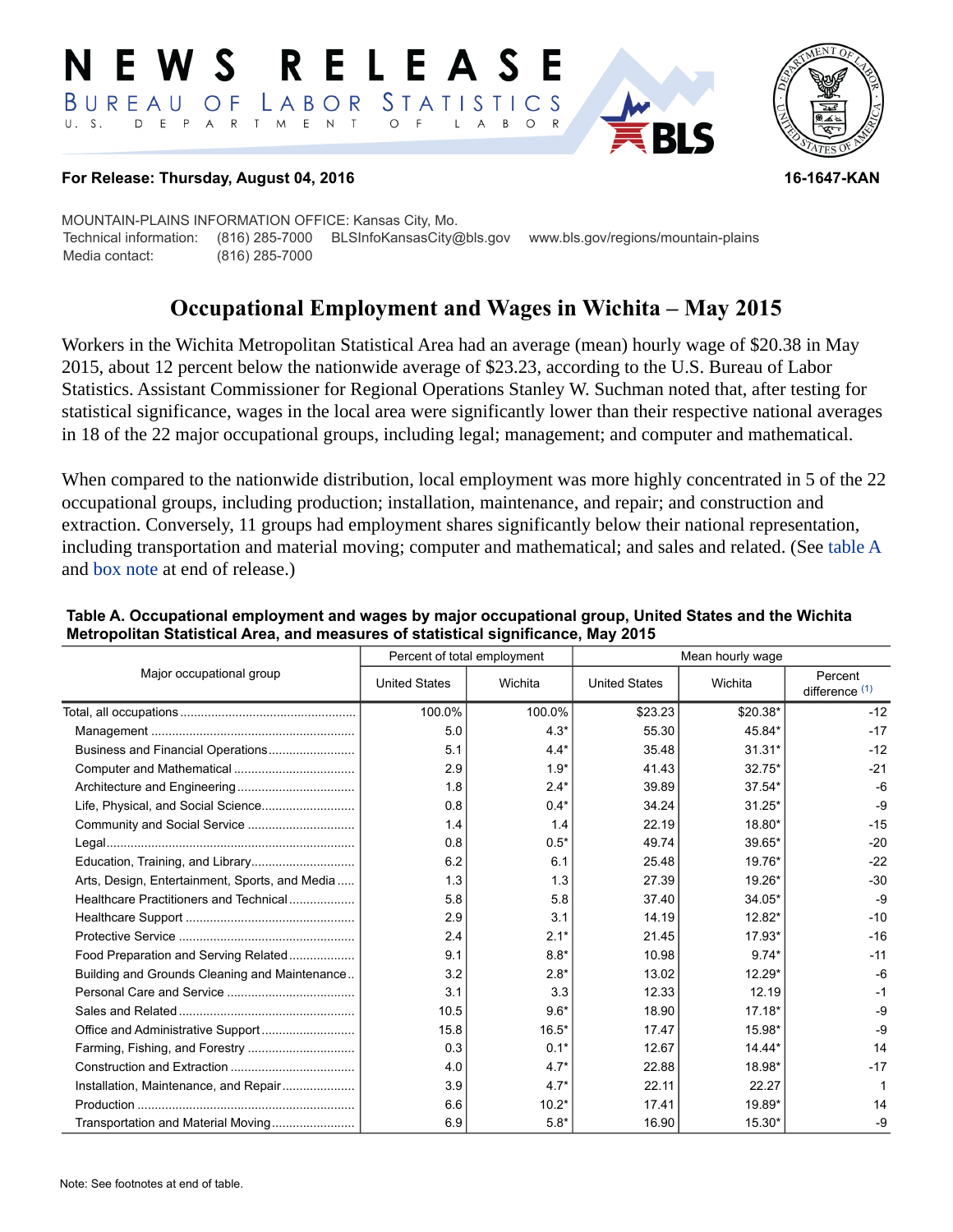Footnotes:

<span id="page-1-1"></span>(1) A positive percent difference measures how much the mean wage in Wichita is above the national mean wage, while a negative difference reflects a lower wage.

\* The percent share of employment or mean hourly wage for this area is significantly different from the national average of all areas at the 90-percent confidence level.

One occupational group—production—was chosen to illustrate the diversity of data available for any of the 22 major occupational categories. Wichita had 30,030 jobs in production, accounting for 10.2 percent of local area employment, significantly higher than the 6.6-percent share nationally. The average hourly wage for this occupational group locally was \$19.89, significantly above the national wage of \$17.41.

Some of the larger detailed occupations within the production group included team assemblers (3,140), inspectors, testers, sorters, samplers, and weighers (2,330), and first-line supervisors of production and operating workers (1,760). Among the higher paying jobs were metal and plastic layout workers, as well as petroleum pump system operators, refinery operators, and gaugers, with mean hourly wages of \$32.03 and \$30.91, respectively. Occupations at the lower end of the wage scale included laundry and dry-cleaning workers (\$9.57) and production workers' helpers (\$11.02). (Detailed occupational data for production are presented in table 1; for a complete listing of detailed occupations available go to [www.bls.gov/oes/2015/may/](https://www.bls.gov/oes/2015/may/oes_48620.htm) [oes\\_48620.htm](https://www.bls.gov/oes/2015/may/oes_48620.htm) .)

Location quotients allow us to explore the occupational make-up of a metropolitan area by comparing the composition of jobs in an area relative to the national average. (See table 1.) For example, a location quotient of 2.0 indicates that an occupation accounts for twice the share of employment in the area than it does nationally. In the Wichita Metropolitan Statistical Area, above-average concentrations of employment were found in many of the occupations within the production group. For instance, metal and plastic layout workers were employed at 31.6 times the national rate in Wichita, and metal and plastic computer numerically controlled machine tool programmers, at 5.7 times the U.S. average. On the other hand, printing press operators had a location quotient of 1.0 in Wichita, indicating that this particular occupation's local and national employment shares were similar.

These statistics are from the Occupational Employment Statistics (OES) survey, a federal-state cooperative program between BLS and State Workforce Agencies, in this case, the Kansas Department of Labor.

## **Notes on Occupational Employment Statistics Data**

<span id="page-1-0"></span>With the issuance of data for May 2015, the OES program has incorporated redefined metropolitan area definitions as designated by the Office of Management and Budget. OES data are available for 394 metropolitan areas, 38 metropolitan divisions, and 167 OES-defined nonmetropolitan areas. A listing of the areas and their definitions can be found at [www.bls.gov/oes/current/msa\\_def.htm](https://www.bls.gov/oes/current/msa_def.htm).

A value that is statistically different from another does not necessarily mean that the difference has economic or practical significance. Statistical significance is concerned with the ability to make confident statements about a universe based on a sample. It is entirely possible that a large difference between two values is not significantly different statistically, while a small difference is, since both the size and heterogeneity of the sample affect the relative error of the data being tested.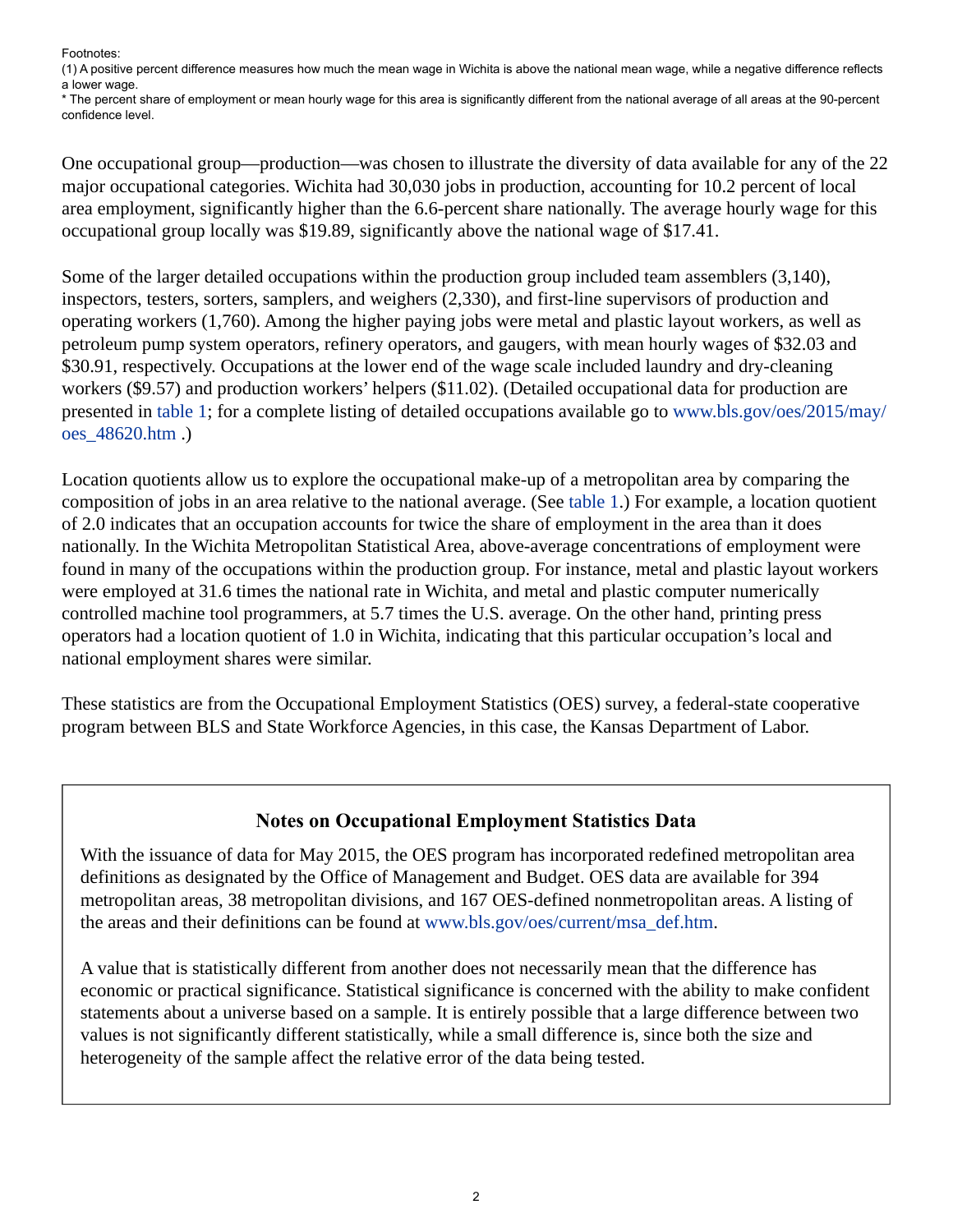## **Technical Note**

The Occupational Employment Statistics (OES) survey is a semiannual mail survey measuring occupational employment and wage rates for wage and salary workers in nonfarm establishments in the United States. The OES program produces employment and wage estimates for over 800 occupations for all industries combined in the nation; the 50 states and the District of Columbia; 432 metropolitan areas and divisions; 167 nonmetropolitan areas; and Guam, Puerto Rico, and the U.S. Virgin Islands. National estimates are also available by industry for NAICS sectors, 3-, 4-, and selected 5- and 6-digit industries, and by ownership across all industries and for schools and hospitals. OES data are available at [www.bls.gov/oes/tables.htm](https://www.bls.gov/oes/tables.htm).

OES estimates are constructed from a sample of about 1.2 million establishments. Forms are mailed to approximately 200,000 sampled establishments in May and November each year. May 2015 estimates are based on responses from six semiannual panels collected over a 3-year period: May 2015, November 2014, May 2014, November 2013, May 2013, and November 2012. The overall national response rate for the six panels is 73.5 percent based on establishments and 69.6 percent based on weighted sampled employment. The unweighted employment of sampled establishments across all six semiannual panels represents approximately 57.9 percent of total national employment. (Response rates are slightly lower for these estimates due to the federal shutdown in October 2013.) The sample in the Wichita Metropolitan Statistical Area included 2,643 establishments with a response rate of 75 percent. For more information about OES concepts and methodology, go to [www.bls.gov/news.release/ocwage.tn.htm.](https://www.bls.gov/news.release/ocwage.tn.htm)

The May 2015 OES estimates are based on the 2010 Standard Occupational Classification (SOC) system and the 2012 North American Industry Classification System (NAICS). Information about the 2010 SOC is available on the BLS website at [www.bls.gov/soc](https://www.bls.gov/soc) and information about the 2012 NAICS is available at [www.bls.gov/bls/naics.htm.](https://www.bls.gov/bls/naics.htm)

## **Metropolitan area definitions**

The substate area data published in this release reflect the standards and definitions established by the U.S. Office of Management and Budget.

The **Wichita, Kans. Metropolitan Statistical Area** includes Butler, Harvey, Kingman, Sedgwick, and Sumner Counties.

## **Additional information**

OES data are available on our regional web page at [www.bls.gov/regions/mountain-plains.](https://www.bls.gov/regions/mountain-plains) Answers to frequently asked questions about the OES data are available at [www.bls.gov/oes/oes\\_ques.htm](https://www.bls.gov/oes/oes_ques.htm). Detailed technical information about the OES survey is available in our Survey Methods and Reliability Statement on the BLS website at [www.bls.gov/oes/2015/may/methods\\_statement.pdf](https://www.bls.gov/oes/2015/may/methods_statement.pdf).

Information in this release will be made available to sensory impaired individuals upon request . Voice phone: (202) 691-5200; Federal Relay Service: (800) 877-8339.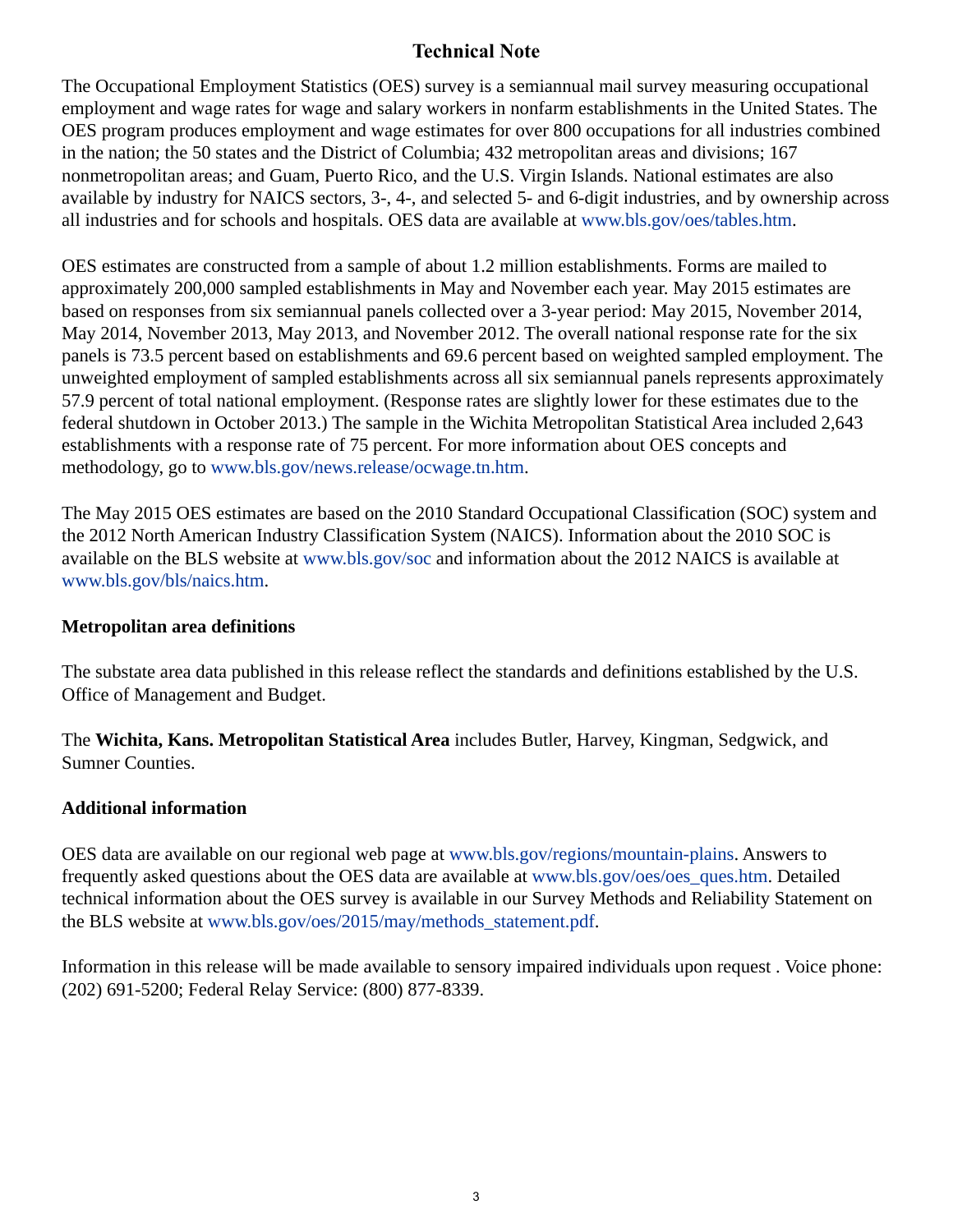## **Table 1. Employment and wage data from the Occupational Employment Statistics survey, by occupation, Wichita Metropolitan Statistical Area, May 2015**

| Occupation (1)                                                                                               | Employment |                       | Mean wages |              |
|--------------------------------------------------------------------------------------------------------------|------------|-----------------------|------------|--------------|
|                                                                                                              | Level (2)  | Location quotient (3) | Hourly     | Annual $(4)$ |
|                                                                                                              | 30,030     | 1.6                   | \$19.89    | \$41,360     |
| First-Line Supervisors of Production and Operating                                                           | 1,760      | 1.4                   | 29.14      | 60,620       |
|                                                                                                              | 60         | 2.0                   | 15.78      | 32,830       |
| Electrical and Electronic Equipment Assemblers                                                               | 370        | 0.8                   | 18.45      | 38,370       |
| Electromechanical Equipment Assemblers                                                                       | 60         | 0.6                   | 16.08      | 33,450       |
|                                                                                                              | (5)        | (5)                   | 25.75      | 53,570       |
|                                                                                                              | 3,140      | 1.3                   | 15.17      | 31,550       |
|                                                                                                              | 1,170      | 2.4                   | 15.78      | 32,830       |
|                                                                                                              | 400        | 1.1                   | 12.34      | 25,660       |
|                                                                                                              | 150        | 0.5                   | 16.53      | 34,390       |
| Meat, Poultry, and Fish Cutters and Trimmers                                                                 | 60         | 0.2                   | 13.99      | 29,090       |
|                                                                                                              | 150        | 0.5                   | 14.72      | 30,630       |
|                                                                                                              | 150        | 1.5                   | 14.73      | 30,650       |
| Computer-Controlled Machine Tool Operators, Metal                                                            | 890        | 2.9                   | 17.13      | 35,630       |
| Computer Numerically Controlled Machine Tool                                                                 | 310        | 5.7                   | 30.75      | 63,950       |
| Extruding and Drawing Machine Setters, Operators,                                                            | 270        | 1.7                   | 16.22      | 33.740       |
| Forging Machine Setters, Operators, and Tenders,                                                             | 80         | 2.0                   | 17.22      | 35,820       |
| Cutting, Punching, and Press Machine Setters,<br>Operators, and Tenders, Metal and Plastic                   | 580        | 1.4                   | 15.62      | 32,500       |
| Drilling and Boring Machine Tool Setters, Operators,                                                         | 100        | 3.0                   | 15.94      | 33,160       |
| Grinding, Lapping, Polishing, and Buffing Machine Tool<br>Setters, Operators, and Tenders, Metal and Plastic | 350        | 2.2                   | 13.24      | 27,540       |
| Lathe and Turning Machine Tool Setters, Operators,                                                           | 130        | 1.5                   | 20.05      | 41,700       |
| Milling and Planing Machine Setters, Operators, and                                                          | 100        | 2.3                   | 24.11      | 50,150       |
|                                                                                                              | 1,530      | 1.8                   | 19.67      | 40,910       |
| Molding, Coremaking, and Casting Machine Setters,<br>Operators, and Tenders, Metal and Plastic               | 220        | 0.8                   | 14.59      | 30,340       |
| Multiple Machine Tool Setters, Operators, and Tenders,                                                       | (5)        | (5)                   | 14.72      | 30,620       |
|                                                                                                              | 670        | 4.2                   | 25.01      | 52,010       |
| Welders, Cutters, Solderers, and Brazers                                                                     | 1,230      | 1.5                   | 18.45      | 38,370       |
| Welding, Soldering, and Brazing Machine Setters,                                                             | 130        | 1.2                   | 17.33      | 36,050       |
| Heat Treating Equipment Setters, Operators, and                                                              | 80         | 1.8                   | 16.65      | 34,640       |
| Layout Workers, Metal and Plastic                                                                            | 720        | 31.6                  | 32.03      | 66,630       |
|                                                                                                              | 90         | 1.2                   | 18.74      | 38,990       |
|                                                                                                              | 370        | 1.0                   | 15.91      | 33,100       |
|                                                                                                              | 170        | 1.5                   | 12.74      | 26,500       |
|                                                                                                              | 300        | 0.7                   | 9.57       | 19,900       |
|                                                                                                              | 290        | 1.0                   | 11.21      | 23,310       |
| Textile Cutting Machine Setters, Operators, and                                                              | 30         | 1.1                   | 10.48      | 21,790       |
| Extruding and Forming Machine Setters, Operators,<br>and Tenders, Synthetic and Glass Fibers                 | 60         | 1.4                   | 18.64      | 38,770       |
|                                                                                                              | 50         | 0.8                   | 17.87      | 37,160       |
| Cabinetmakers and Bench Carpenters                                                                           | 160        | 0.8                   | 14.41      | 29,980       |
| Sawing Machine Setters, Operators, and Tenders,                                                              | 190        | 1.8                   | 12.80      | 26,610       |
| Woodworking Machine Setters, Operators, and                                                                  | 180        | 1.1                   | 14.11      | 29,340       |
|                                                                                                              | (5)        | (5)                   | 25.61      | 53,260       |

Note: See footnotes at end of table.